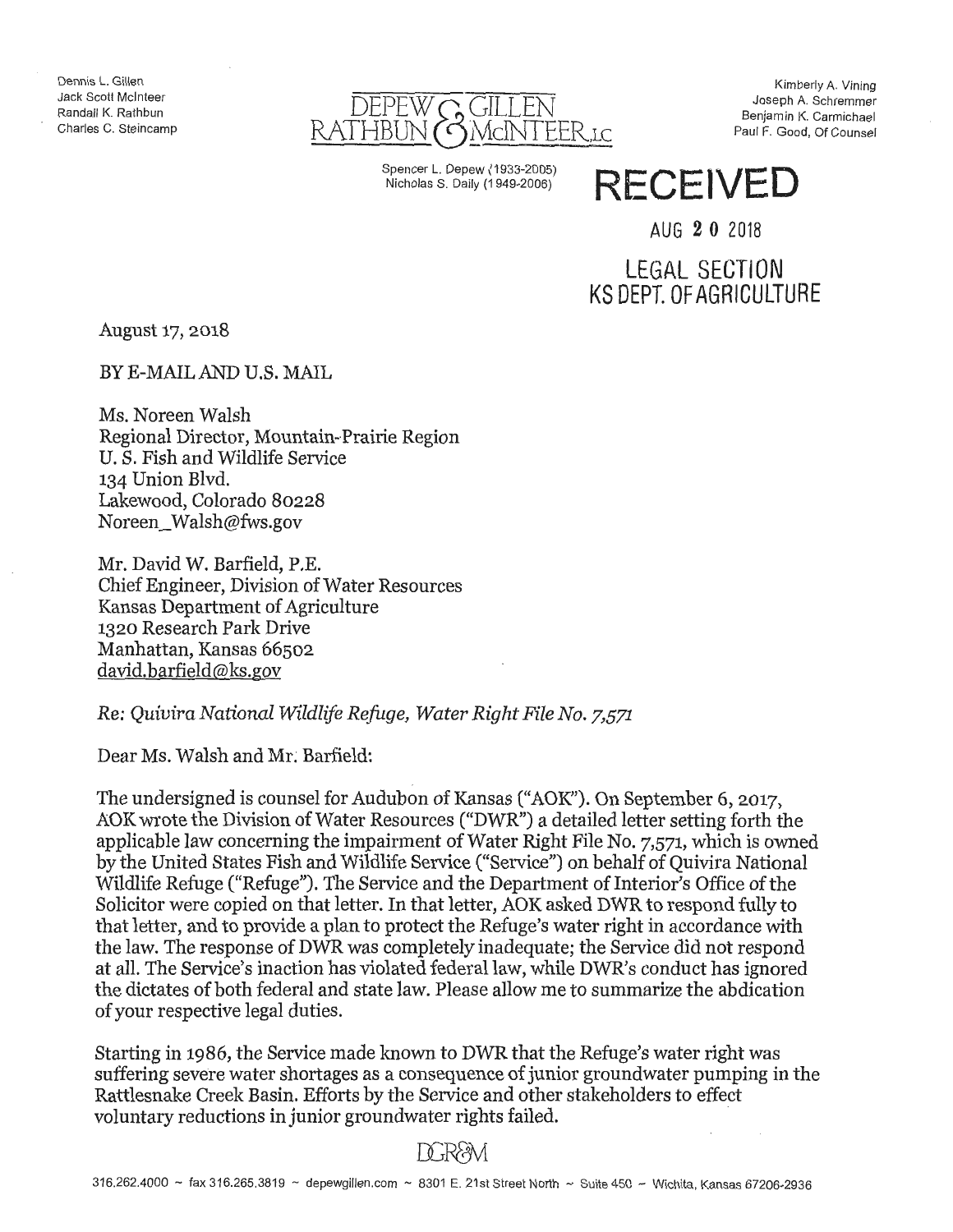After three decades of such ineffectiveness, the Service finally filed an impairment complaint with DWR on April 8, 2013, pursuant to K.A.R. § 5-4-1.

In response to that complaint, Mr. Barfield issued a final report on July 15, 2016, finding the Refuge's water right to be impaired. "Final Report of the Chief Engineer Prepared pursuant to K.A.R. 5-4-1 Concerning a Claim of Water Right Impairment in the Matter of Water Right File No. 7,571 Owned and operated by U.S. Fish and Wildlife Service, July 15, 2016." ("Final Report of Impairment"). That was more than two years ago.

Since the issuance of the Final Report of Impairment, the Service has not filed a request to secure water pursuant to K.A.R. § 5-4-1, which is the expected response from a senior water right holder whose right the chief engineer has found to be impaired. The Service has allowed its water usage to be diminished for two years since then as a consequencein violation of multiple provisions of federal law.

On December 8, 2016, Secretary Mcclaskey of the Kansas Department of Agriculture ("KDA") made the express decision not to administer junior water rights in the Rattlesnake Creek Basin during 2017. As detailed in AOK's earlier letter, there is no legal basis for this decision under the Kansas Water Appropriation Act ("KW AA''), K.S.A. § 82a-701 *et seq.,* or any other law. Mr. Barfield abdicated his duties as chief engineer and condoned the secretary's usurpation of the chief engineer's statutory duty to protect water rights according to priority of appropriation.

That abdication continued. On September. 29, 2017, writing on KDA stationery, Mr. Barfield deferred much of the Refuge's impairment matter to Big Bend Groundwater Management District No. 5 (GMD5), a body composed of groundwater irrigation interests that has no regulatory authority over water rights. GMD5 has been preparing various iterations of a Local Enhanced Management Area ("LEMA") management plan pursuant to K.S.A. § 82a-1041, a management option that is voluntary and does not follow the doctrine of prior appropriation. The chief engineer's response to AOK's letter concluded that DWR "believe[s] it is premature to determine that either the process or the product of this [LEMA] process is insufficient."

Subsequent events belie Mr. Barfield's conclusion. On December 13, 2017, DWR and KDA repeated the Secretary's promise of December 8, 2016 not to administer water rights to protect the Refuge during 2018-a second flagrant violation of the KWAA, which confers upon the chief engineer the non-discretionary duty to protect water rights according to the doctrine of priority of appropriation. K.S.A. § 82a-706.

On February 15, 2018, GMD5 submitted a draft "Request for Rattlesnake LEMA" to DWR. Like GMD5's earlier proposal of September 8, 2016, this management plan contains no date certain, no fixed reductions, no firm commitments, and numerous technical and legal speculations.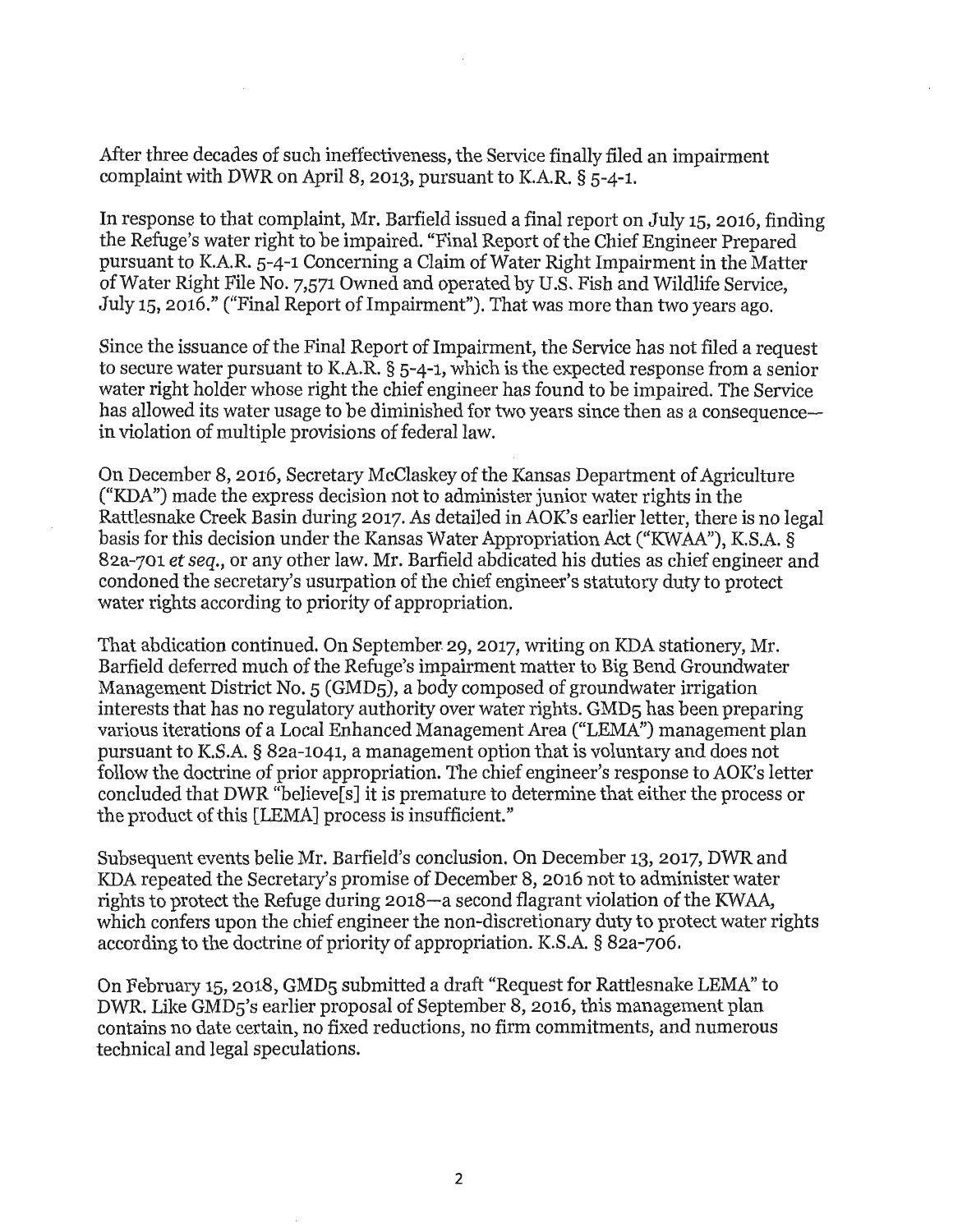Mr. Barfield responded to this plan with a power point presentation of February 16, 2018. In this presentation, he proposed a start date of 2020 for a GMD5 LEMA at the earliest. Further, DWR's goal for such a LEMA is little more than to reduce the rate of increase of groundwater depletions. Based on DWR's own evaluation of the situation, it appears that DWR will be satisfied with (a) waiting two more years to remedy the impairment of the Refuge, and only then (b) taking steps that do not reverse these depletions. If these are DWR's standards, then the chief engineer and KDA have committed DWR to condone the permanent impairment of a senior surface water right, in patent violation of federal and state law.

On March 13, 2018, Governor Colyer issued Executive Order 18-11, a Drought Declaration for all of Kansas. Stafford County, where most of the Refuge is located, is under a Drought Emergency according to that declaration. That declaration, which remains in effect, has had no apparent effect on the Service's or DWR's response to the Refuge's ongoing impairment.

Despite the clear mandates of federal and state law, despite the issuance of the Final Impairment Report, and despite the Governor's drought emergency declaration for Stafford County, both the Service and DWR have abdicated their clear legal duties to protect the Refuge and its lifeblood-its senior water right. These duties, as set forth in AO K's previous letter, are clearly mandated. Indeed, as DWR states on its own website, at http://agriculture.ks.gov/ divisions-programs/dwr/waterappropriation/impairment-complaints:

A founding principle of Kansas water law is first in time, first in right. That means water rights are assigned a priority date to establish who has first right to water. This allows the Division of Water Resources to protect a sometimes scarce water resource for those who established their rights first from those who came along later.

In times of plenty, there may be enough water to satisfy all water rights. However, in times of water scarcity, those who have earlier, or more senior, water rights are entitled to satisfy those rights before those who have rights junior to them.

Based upon this recitation of the record, the following facts are undeniable.

- 1. Federal wildlife and environmental law require Interior and DWR to protect the Refuge and the species which depend upon it.
- 2. The KW AA requires the chief engineer to protect senior water rights according to the doctrine of priority of appropriation.
- 3. The Final Report of Impairment found that the Refuge's senior 1957 surface water right is being impaired by junior groundwater irrigators in the Rattlesnake Creek Basin.
- 4. The Final Report of Impairment concedes that "none of the pumping shutoff scenarios produce an effective baseflow response for two to three years." Final Report of Impairment, p. 47.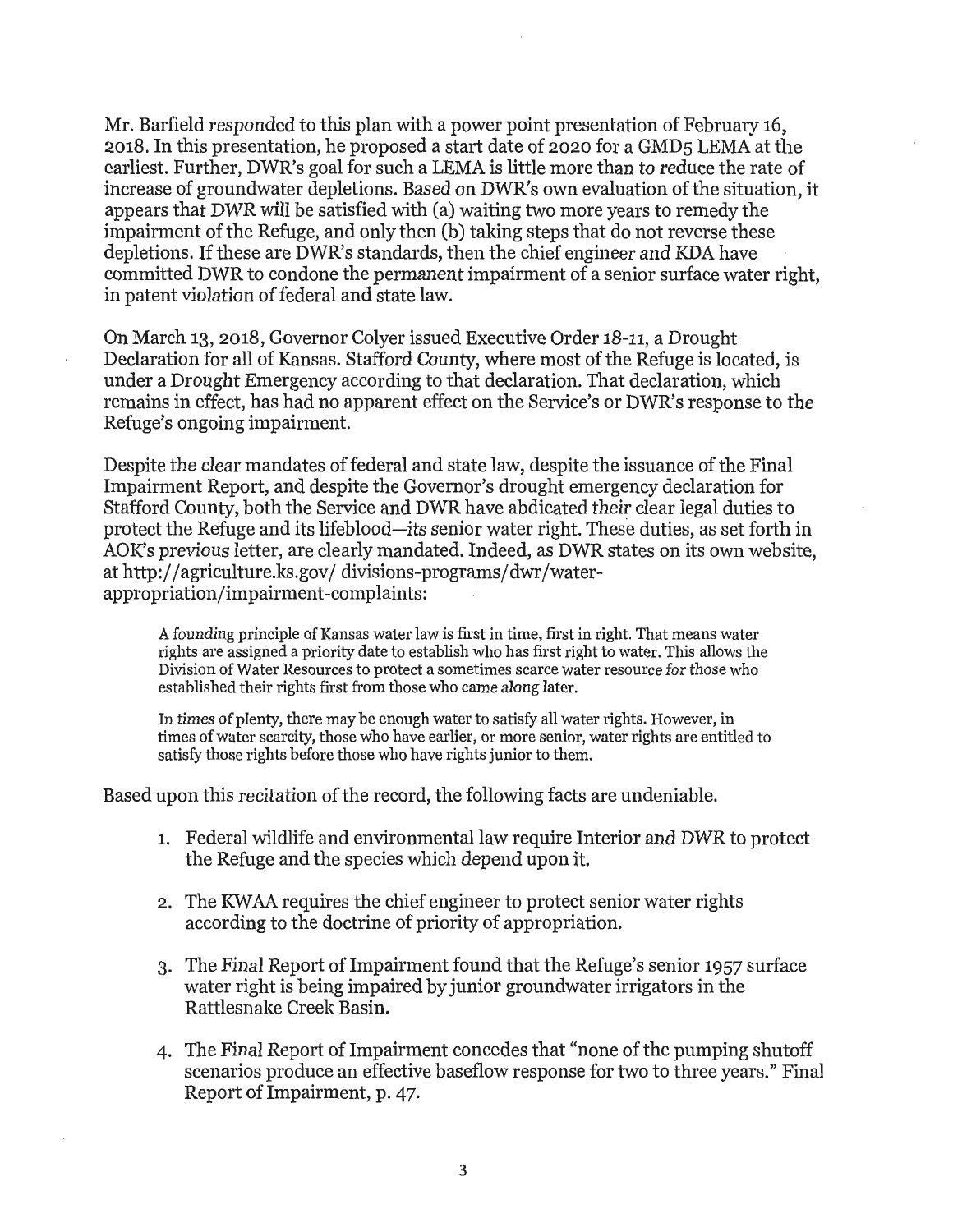- 5. Over two years since the Final Report of Impairment was issued, the Service has failed to request the protection of its water right.
- 6. Junior groundwater pumping that the chief engineer has found to be impairing the Refuge's water right has continued, undiminished, since the issuance of the Final Report of Impairment.
- 7. I<DA and DWR have repeatedly committed to avoid protecting the Refuge's senior water right by administering junior water rights, in patent violation of the KWAA.
- 8. In so committing to avoid the law, KDA and DWR have deferred to GMD5, an entity with no regulatory authority under the KW AA, in the politic hope that GMD5 will author a LEMA that resolves the impairment of the Refuge's water right, starting in 2020 at the earliest.
- 9. Despite his own findings quoted above in Paragraph 4, the chief engineer has defined that satisfactory resolution as one that waits until 2020 to begin, and does nothing more than reduce the rate of groundwater depletion beneath and surrounding the Refuge.

These facts support one equally undeniable conclusion: the Service and DWR have deliberately abdicated their respective duties under state and federal law to protect the Refuge and its senior water right.

It is well past time to protect that right by obeying the law. On behalf of AOK, I demand that Interior, the Service, and DWR perform the following duties:

- 1. That the Service file, within thirty days of receipt of this letter, a Request to Secure Water for years 2018 and 2019 in response to DWR's impairment finding, pursuant to K.A.R. § 5-4-1(d). The Service's request must require the protection of its water right at its full approved quantities, taking into account its 2018 water usage so far. The form required by this regulation is enclosed with this letter. In the event the Service decides not to file a Request, I demand that it provide a full explanation, with authority, for its decision.
- 2. That, in the event that the Service fails to file such a request, that DWR respond to AOK's Request to Secure Water, which is also enclosed with this letter. AOK has standing to file this request pursuant to the citizen standing provisions of federal wildlife and environmental law and pursuant to *Cochran v. Dep't of Agriculture,* 291 Kan. 898 (2011), which subordinates the standing requirements of the KW AA to the Kansas Judicial Review Act. (Because AOK lacks water usage information for the water right, some of these sections are blank.) In the event that DWR decides not to act upon this request, I demand that it provide a full explanation, with authority for its decision, within thirty days' receipt of this letter.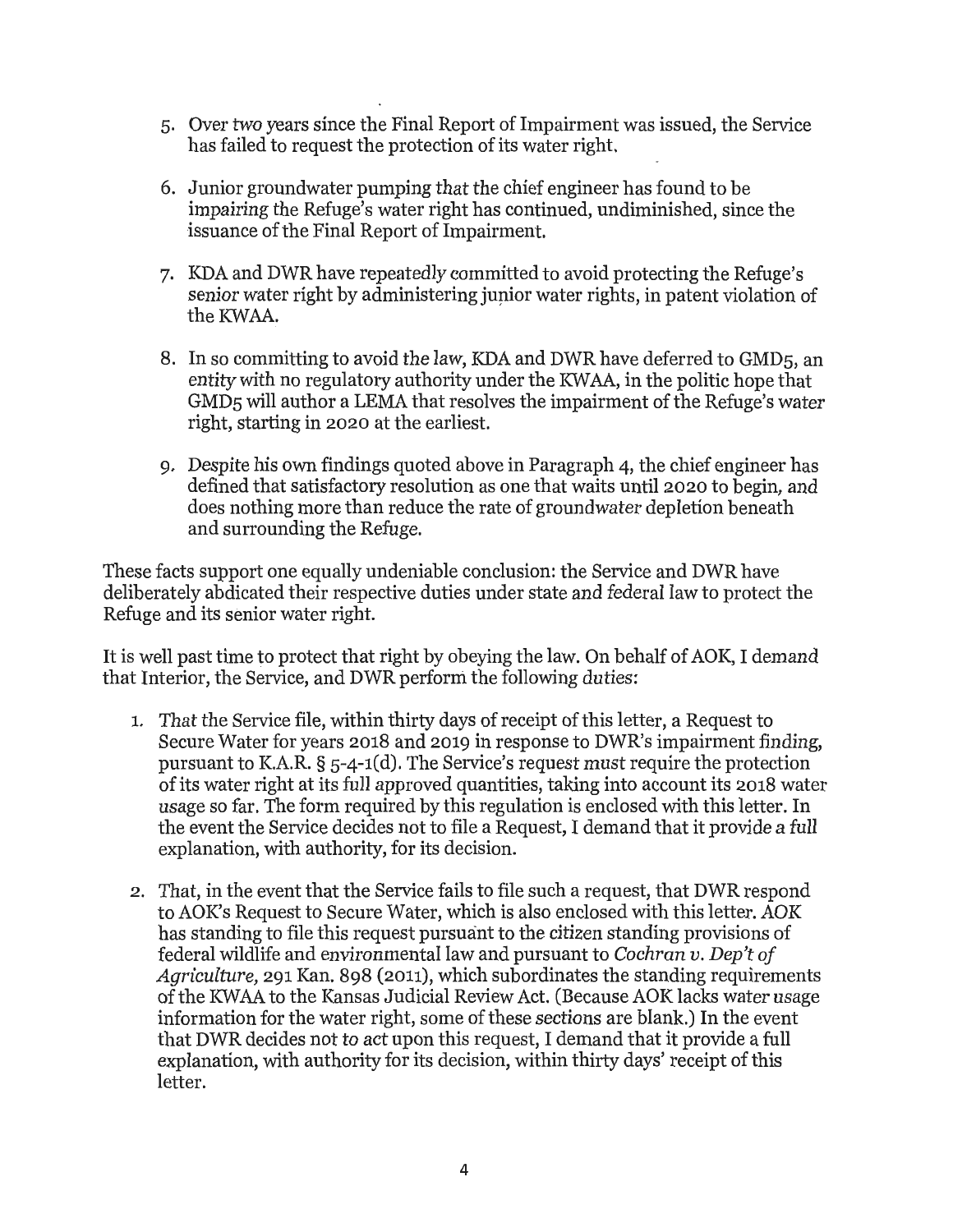3. That, in light of Mr. Barfield's own findings in the Final Report of Impairment, that DWR issue an order by October 1, 2018, setting forth the priority administration for 2019 of all junior water rights in the Rattlesnake Creek Basin that are impairing the Refuge's senior water right, to protect that right at its full approved annual quantity of 22,200 acre-feet at a diversion rate of 300 cubic feet per second.

This time AOK expects a satisfactory response from the Service and DWR. If either agency fails to follow the law and protect the Refuge's water right-a right owned in trust for the American people-then I will pursue legal remedies on behalf of AOK to remedy that failure. Those remedies will include an injunction forbidding the diversion of water by any junior water rights in the Rattlesnake Creek Basin for 2019, in accordance with the rights of priority of appropriation. Finally, I am certain that you recall that the federal environmental statutes upon which we rely provide for an award of attorneys' fees to the prevailing party.

I look f  $\sqrt{x}$ ur timely responses.

Randall K. Hath bun of Depew Giller Rathbun & McInteer LC

RKR:kgm enclosures: Request to Secure Water Pursuant to K.A.R. § 5-4-1 (blank) Request to Secure Water Pursuant to K.A.R. § 5-4-1, filed on behalf of the Refuge by AOK

cc: Mr. Ron Klataske, Executive Director, Audubon of Kansas Ms. Margy Stewart, Chair, Board of Trustees, Audubon of Kansas

Mr. Mike Oldham Project Leader and Refuge Manager Quivira National Wildlife Refuge U.S. Fish & Wildlife Service 1434 NE Both St. Stafford, Kansas 67578

United States Department of the Interior Office of the Solicitor Rocky Mountain Region 755 Parfet St. Lakewood, Colorado 80215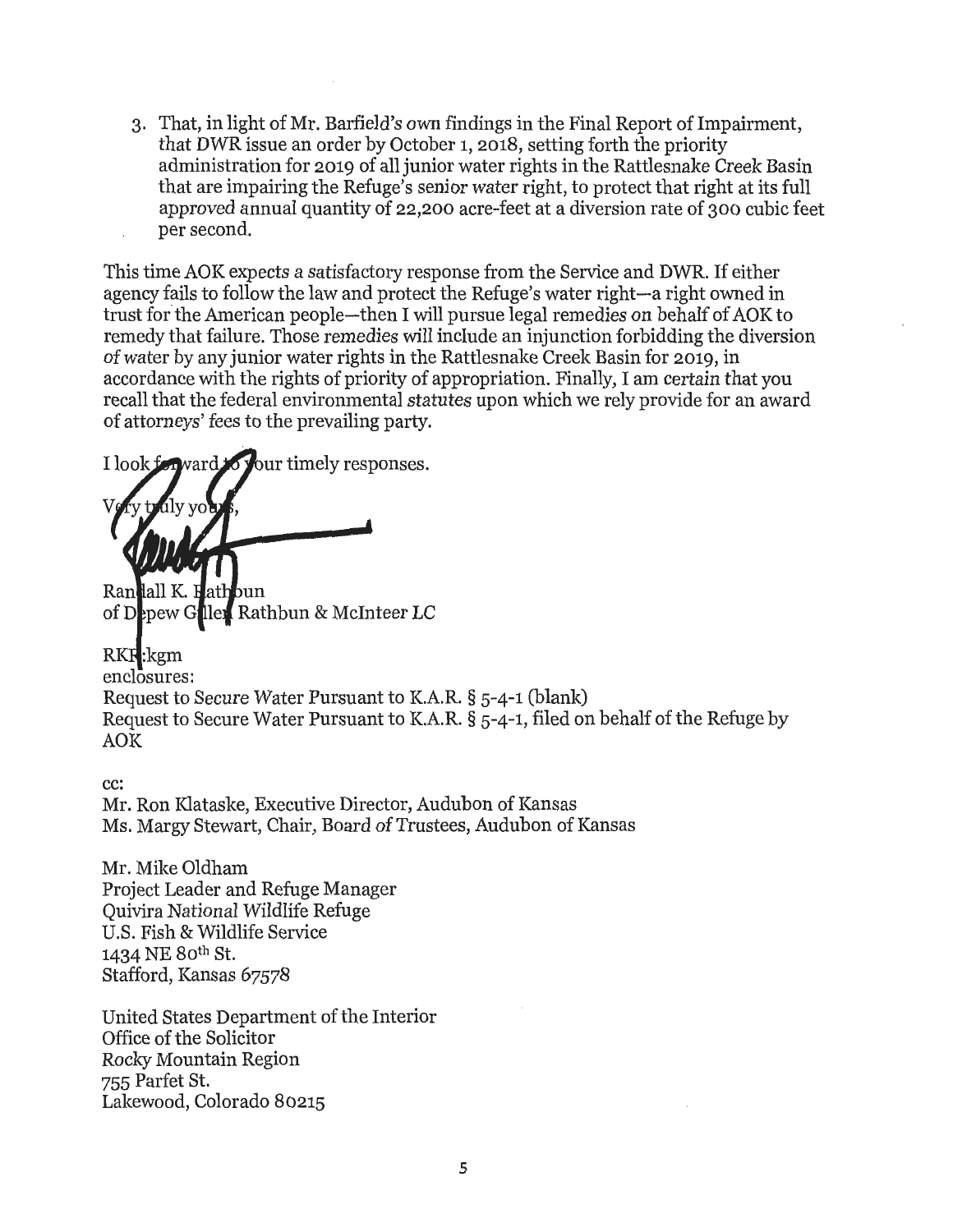Attorney General Derek Schmidt Office of the Kansas Attorney General 109 SW 10th Ave., Second Floor Topeka, Kansas 66612

Ms. Jackie Mcclaskey, Secretary Kansas Department of Agriculture 1320 Research Park Drive Manhattan, Kansas 66502

Mr. Kenneth Titus, Chief Legal Counsel Kansas Department of Agriculture 1320 Research Park Drive Manhattan, Kansas 66502

Mr. Orin Feril, Manager Big Bend Groundwater Management District No. 5 125 South Main St. Stafford, Kansas 67578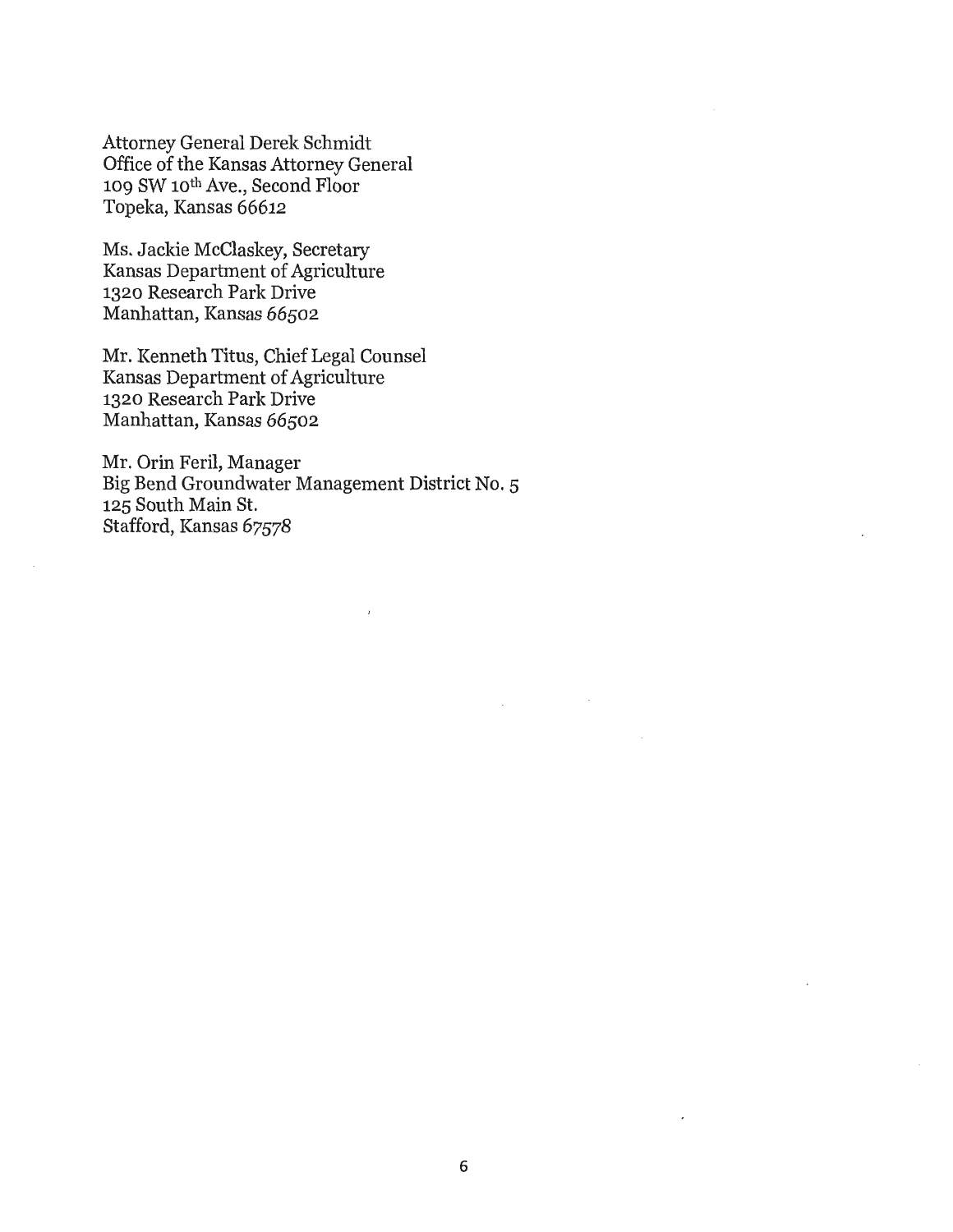#### **REQUEST TO SECURE WATER**

|    |                                                                                                  | To: Chief Engineer<br>Division of Water Resources<br>Kansas Department of Agriculture<br>(or his or her authorized agent) |                                            | (Date)         |  |
|----|--------------------------------------------------------------------------------------------------|---------------------------------------------------------------------------------------------------------------------------|--------------------------------------------|----------------|--|
| 1. | I am presenting the following information as the basis for action on my request to secure water: |                                                                                                                           |                                            |                |  |
|    |                                                                                                  | That pursuant to K.S.A. 82a-701 et. seq., a water right, identified as follows, has been established:                     |                                            |                |  |
|    |                                                                                                  | a. Vested Right<br>File No. ___________________                                                                           |                                            |                |  |
|    |                                                                                                  |                                                                                                                           | County                                     | Source         |  |
|    |                                                                                                  |                                                                                                                           | Quantity                                   | Rate           |  |
|    | b.                                                                                               | <b>Appropriation Right</b>                                                                                                |                                            |                |  |
|    |                                                                                                  |                                                                                                                           |                                            |                |  |
|    |                                                                                                  | Source                                                                                                                    | Quantity                                   | Rate           |  |
| 2. |                                                                                                  |                                                                                                                           |                                            |                |  |
|    |                                                                                                  |                                                                                                                           |                                            |                |  |
|    |                                                                                                  | Name                                                                                                                      |                                            | <b>Address</b> |  |
|    |                                                                                                  | <b>Name</b>                                                                                                               |                                            | Address        |  |
|    |                                                                                                  | B. That the land described in paragraph 2 is owned by:<br>(If different than owner of water right)                        |                                            |                |  |
|    |                                                                                                  | Name                                                                                                                      |                                            | Address        |  |
|    |                                                                                                  | Name                                                                                                                      |                                            | Address        |  |
| 4. |                                                                                                  | That the undersigned, (if not the owner) has an interest in the above-described land and water right as follows:          |                                            |                |  |
|    |                                                                                                  |                                                                                                                           | (tenant, lessee, buyer, contract or other) |                |  |
| 5. |                                                                                                  | That during this calendar year ______ acre-feet of water has been used under this right.                                  |                                            |                |  |
| 6. |                                                                                                  | at locations described as follows:                                                                                        |                                            |                |  |
|    |                                                                                                  |                                                                                                                           |                                            |                |  |
|    |                                                                                                  |                                                                                                                           |                                            |                |  |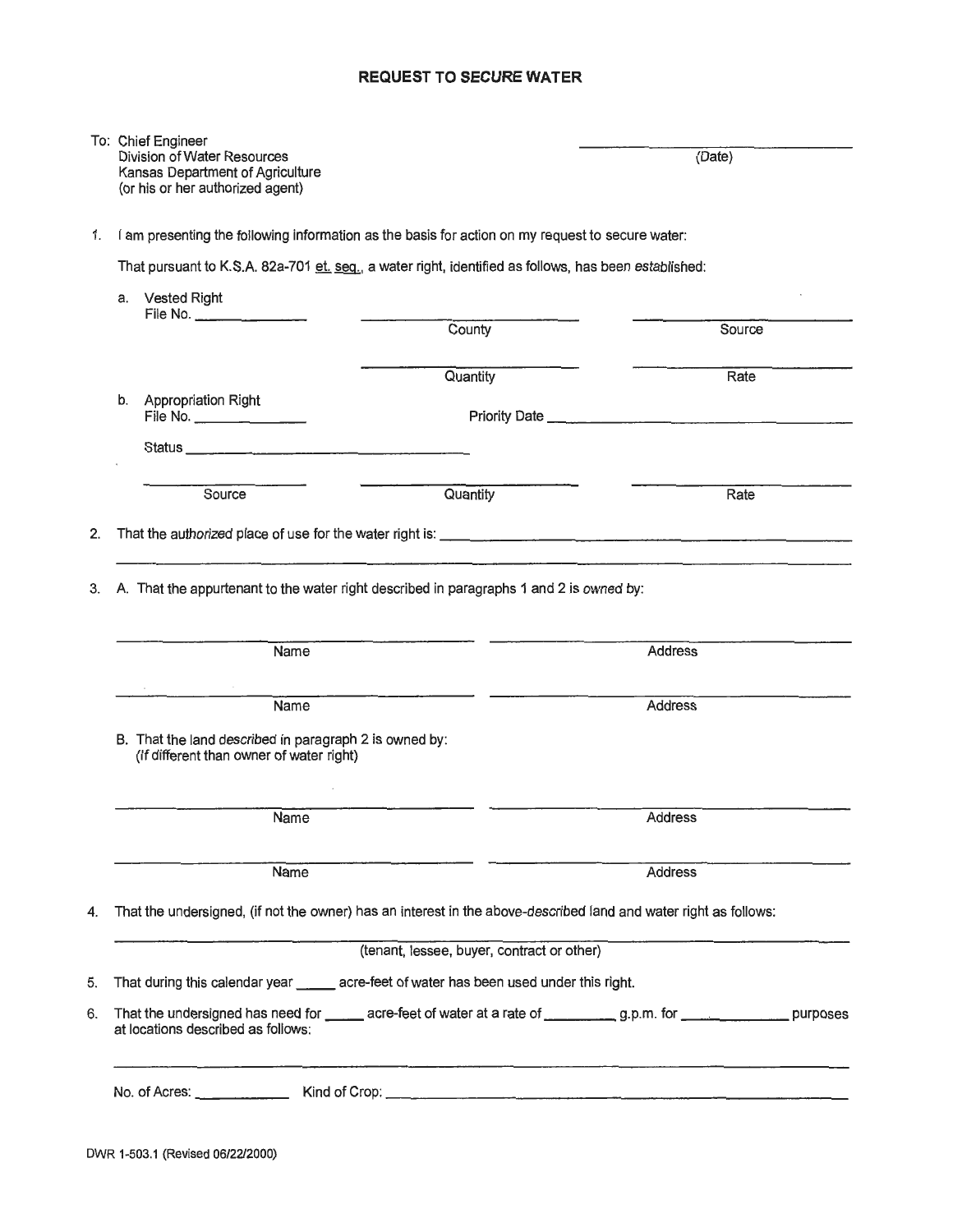- 7. That I am prepared to, and will, in the exercise of my water right described above, apply to beneficial use all water available to me at a rate of g.p.m. or less, commencing at \_\_ o'clock A.M./P.M. on-------- 20 \_\_ .
- 8. That I have been informed that water is available from the source of supply in the amount of:

|    | Date                                                                                                                                                                                                    |                    | <b>Estimated Flow</b> | Location                                                                                                               |
|----|---------------------------------------------------------------------------------------------------------------------------------------------------------------------------------------------------------|--------------------|-----------------------|------------------------------------------------------------------------------------------------------------------------|
|    |                                                                                                                                                                                                         |                    |                       |                                                                                                                        |
| 9. | That I have been informed that water is, or was, being diverted from the source of supply as follows:                                                                                                   |                    |                       |                                                                                                                        |
|    | Date                                                                                                                                                                                                    | <b>Water Right</b> | <u>Name</u>           | Estimated<br>Rate of Diversion                                                                                         |
|    | 10. That I have advised the persons listed below of my need for water and my intention to exercise my water right:                                                                                      |                    |                       |                                                                                                                        |
|    | Name of Person                                                                                                                                                                                          |                    | Date                  | Agreeable - Yes Or No                                                                                                  |
|    | open, close, adjust or regulate the headgates, valves, or other controlling works of any ditch, canal, conduit, pipe, well, or<br>structure as may be necessary to secure water to which I am entitled: |                    |                       | I request in accordance with the provisions of K.S.A. 82a-706b, that the Chief Engineer or his or her authorized agent |
|    |                                                                                                                                                                                                         |                    |                       | Signature                                                                                                              |
|    | State of Kansas<br>SS<br>County of __________________                                                                                                                                                   |                    |                       |                                                                                                                        |
|    | to the best of his or her knowledge and belief.                                                                                                                                                         |                    |                       | by me being duly sworn, declare that the information is true and correct                                               |
|    |                                                                                                                                                                                                         |                    |                       | Affiant's Signature                                                                                                    |
|    |                                                                                                                                                                                                         |                    |                       |                                                                                                                        |
|    |                                                                                                                                                                                                         |                    |                       |                                                                                                                        |
|    | My Commission Expires _____________________________                                                                                                                                                     |                    |                       | Notary Public                                                                                                          |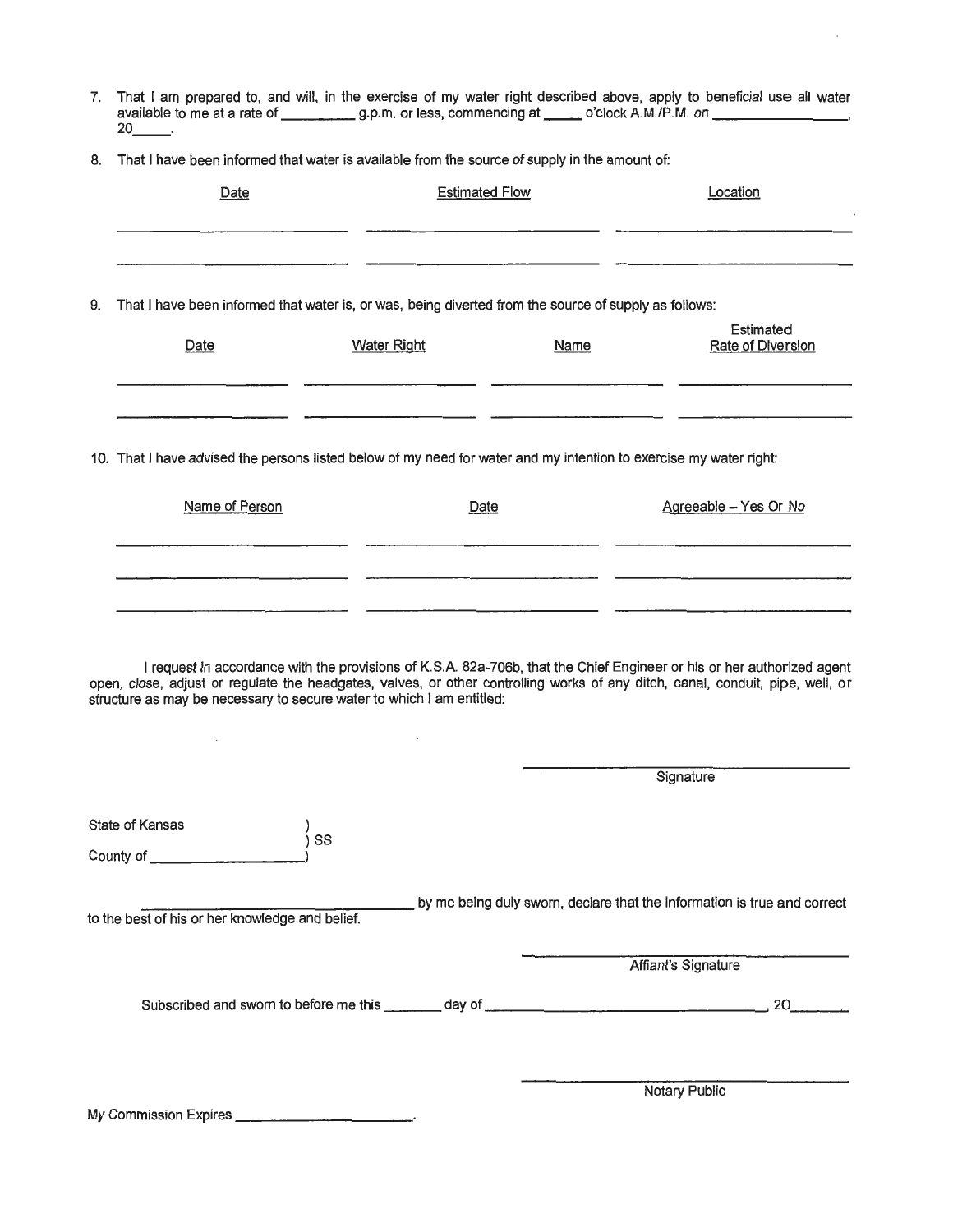#### **REQUEST TO SECURE WATER**

 $\mathcal{L}_{\mathcal{A}}$ 

| To: Chief Engineer               |
|----------------------------------|
| Division of Water Resources      |
| Kansas Department of Agriculture |
| (or his or her authorized agent) |

### August 17, 2018

(Date)

1. I am presenting the following information as the basis for action on my request to secure water:

That pursuant to K.S.A. 82a-701 et. seq., a water right, identified as follows, has been established:

|    | a.                           | <b>Vested Right</b><br>File No. ______________                                                     |                                            |                                                                                                                            |  |
|----|------------------------------|----------------------------------------------------------------------------------------------------|--------------------------------------------|----------------------------------------------------------------------------------------------------------------------------|--|
|    |                              |                                                                                                    | County                                     | Source                                                                                                                     |  |
|    |                              |                                                                                                    | Quantity                                   | Rate                                                                                                                       |  |
|    | b.                           | Appropriation Right<br>File No. 7,571                                                              | Priority Date                              | <b>August 15, 1957</b>                                                                                                     |  |
|    |                              | Impaired<br>Status                                                                                 |                                            |                                                                                                                            |  |
|    |                              | <b>Rattlesnake Creek</b>                                                                           | 22,000 acre-feet                           | 300 cfs                                                                                                                    |  |
|    |                              | Source                                                                                             | Quantity                                   | Rate                                                                                                                       |  |
| 2. |                              | That the authorized place of use for the water right is: $\frac{Quivira National Wildlife Refuge}$ |                                            |                                                                                                                            |  |
| 3. |                              | A. That the appurtenant to the water right described in paragraphs 1 and 2 is owned by:            |                                            |                                                                                                                            |  |
|    | U.S. Fish & Wildlife Service |                                                                                                    |                                            | 1434 BE 80th St., Stafford, KS 67578                                                                                       |  |
|    |                              | Name                                                                                               |                                            | <b>Address</b>                                                                                                             |  |
|    |                              | Name                                                                                               | ÷                                          | Address                                                                                                                    |  |
|    |                              | B. That the land described in paragraph 2 is owned by:<br>(If different than owner of water right) |                                            |                                                                                                                            |  |
|    |                              | Name                                                                                               |                                            | Address                                                                                                                    |  |
|    |                              | Name                                                                                               |                                            | Address                                                                                                                    |  |
| 4. |                              | Audubon of Kansas, pursuant to 16 U.S.C. 1538(g).                                                  | (tenant, lessee, buyer, contract or other) | That the undersigned, (if not the owner) has an interest in the above-described land and water right as follows:           |  |
|    |                              | That during this calendar year _______ acre-feet of water has been used under this right.          |                                            |                                                                                                                            |  |
| 5. |                              |                                                                                                    |                                            |                                                                                                                            |  |
| 6. |                              | at locations described as follows:                                                                 |                                            | That the undersigned has need for ______ acre-feet of water at a rate of ___________ g.p.m. for _________________ purposes |  |
|    |                              |                                                                                                    | $\cdot$ :                                  | <u> 1989 - Andrea State Barbara, amerikan personal di sebagai personal di sebagai personal di sebagai personal d</u>       |  |
|    |                              |                                                                                                    |                                            |                                                                                                                            |  |